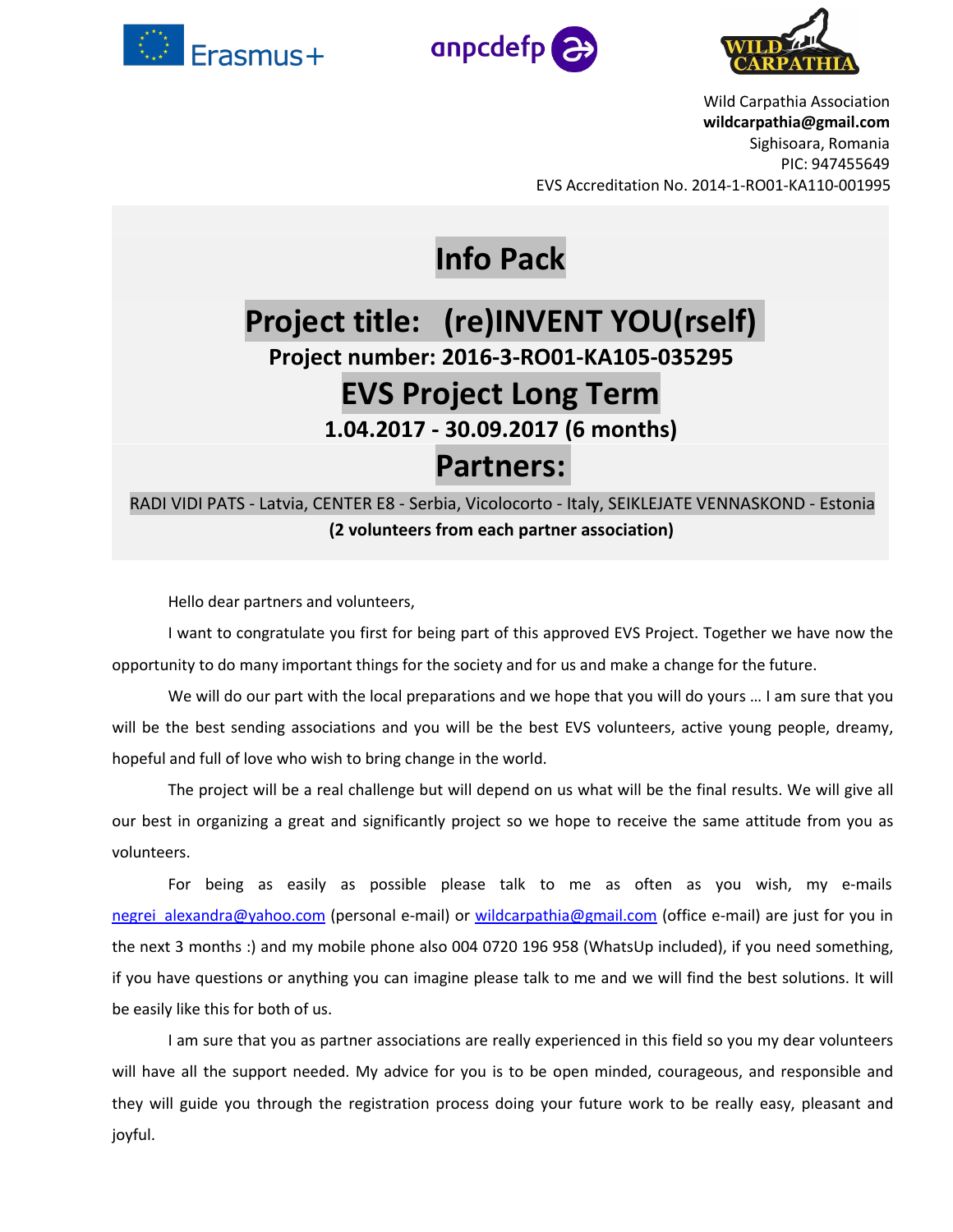





In the next lines you will find info about Wild Carpathia association, about our team and most important about your project. After you read this and still have questions please don't hesitate to contact your sending association or to write directly to me.

So, thank you so much for being our volunteer and WELCOME to **(re)INVENT YOU(rself)** project !!!

## **1. Dscription of (re)INVENT YOU(rself) project**

(re)INVENT YOU(rself) is an Erasmus+, KA1, EVS project dealing with activities to promote 2 fundamental rights of minors namely their freedom of speech and freedom of thought, with activities to bridge the gap between generations through intergenerational activities and with the promotion of Erasmus+ and the opportunities it offers to youth.

The main objectives of (re)INVENT YOU(rself) are the following:

- To help 8 EVS volunteers from Latvia, Serbia, Italy and Estonia acquire the necessary competences that will accelerate their transition to employability with a positive impact also on their social and personal lives by involving them in a EVS mobility taking place in Sighisoara, Romania, for 6 months (1st April 2016 – 30 September 2017);

- To develop a journalistic program in cooperation with 5 schools from Sighisoara, in which to involve at least 480 minors, with the purpose of offering them the chance to exercise 2 of their fundamental rights, namely the freedom of expression and thought and the chance to develop intercultural and foreign language competences by interacting with the EVS volunteers;

- To create intergenerational activities involving at least 160 adults and 160 minors in order to bridge the gap between generations and their possible conflicts.

- To promote the Eramus+ programme through a series of 6 events (1 every month) taking place in Sighisoara addressed to at least 180 young people.

The coordinator and hosting association will be Wild Carpathia, while the SOs are the following organizations: Radi Vidi Pats (Latvia), Center E8 (Serbia), Vicolocorto (Italy) and Seiklejate Vennaskond (Estonia).

The participants are the 8 EVS volunteers from Latvia, Serbia, Italy and Estonia aged 18-30, from the NEETS category, out of which 4 will be participants with fewer opportunities, more precisely facing economic, social or cultural obstacles.

The main activities they will carry out are the following: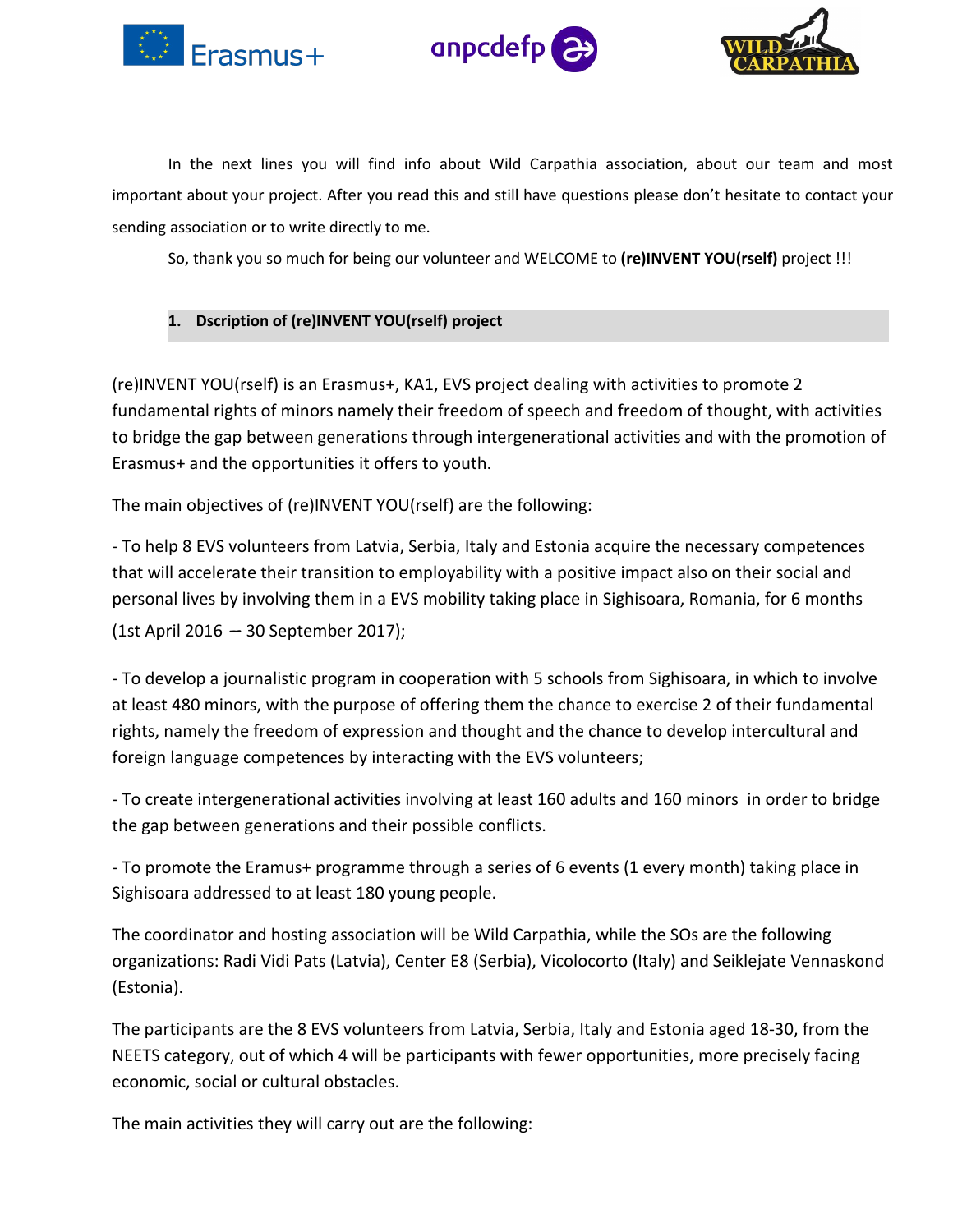





- JUNIOR MEDIA: journalistic activities meant to promote the freedom of expression and the freedom of thought of minors (children and minor youngsters);

- COMMUNITY VOICE: experimental intergenerational activities promoting activities between different generations to bridge the gap that might exist between different generations;

- PROMO & FUNDRAISING CAMPAINGS: the need of the hosting organisation to create a self supported program for a better sustainability of the basic activities

- ERASMUS MEDIA: events to promote the opportunities offered by Erasmus+ to young people especially to NEETs. There will be organized such one public event every month.

The methods used are non-formal, participatory, inclusive, win-win, peer-to-peer. We will create an experimental learning context for the EVS volunteers.

The most important results will be the intangible ones, namely the competences that will be acquired by the EVS volunteers that will accelerate their transition to employability. The project will also have some tangible results. We will make available our best case practices on our website so that anyone interested can consult them and get inspired.

We anticipate that this project will have an impact on all its stakeholders as it started from their needs and we designed our activities to meet these needs. (re)INVENT YOU(rself) will have a positive impact on the EVS volunteers, the participating organizations, local partners, members of the target group and other relevant stakeholders. The impact will be seen at local, national and European level.

We believe that this project will inspire other organizations and people to get involved in similar activities to address the issues mentioned in this project and enhance even more its impact. People will be more aware of Erasmus+ opportunities and will become more interested to join them.

### **2. About Wild Carpathia association**

Wild Carpathia is an NGO created in 2013 by a group of young people who wished to do everything necessary for changing the world and bringing hope in the people's life.

We are specialized in working with people on all ages in many fields connected with the human well being. Therefore we decided to apply on Erasmus + Program and give the opportunity for the foreign young people to join us also. As large is the team so are the results more meaningful.

This will be our 11th EVS project so we wish to improve our work and to make it as good as possible! Even if the association is quite new our team is really good prepared so we hope to gain like this a great reputation so in the future to organize many more projects.

We have a Facebook profile – Wild Carpathia - <https://www.facebook.com/wildcarpathia> and a website [www.wildcarpathia.org.](http://www.wildcarpathia.org.)

### **Office TEAM of Wild Carpathia**

Alexandra Negrei (Ada), EVS project coordinator - [negrei\\_alexandra@yahoo.com](mailto:negrei_alexandra@yahoo.com) Phone: 004 0720 196 958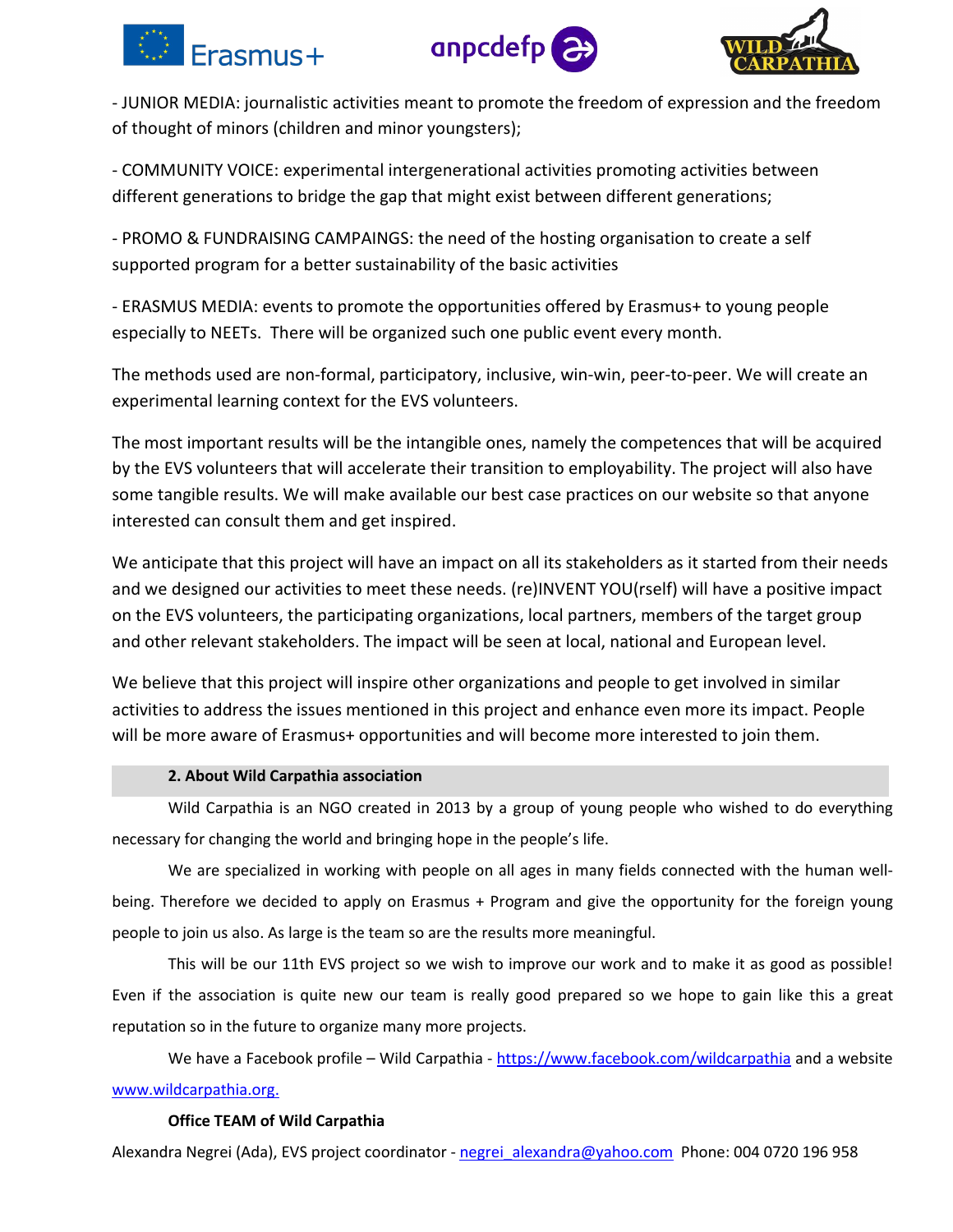





Marina Medelete (Mede), EVS facilitator - [mede.wildcarpathia@gmail.com](mailto:mede.wildcarpathia@gmail.com) Mobile phone: 004 0741 796 259 Bogdan Negrei (Bogdan), EVS volunteers personal coach and psychologist, sport instructor, chiro-therapist [dannegrei@gmail.com](mailto:dannegrei@gmail.com) Mobile phone: 004 0733 01 01 88.



#### **3. Venue, Living & Volunteering Conditions**

#### **Accomodation**

During the stage the EVS volunteers will live in Sighisoara city, a city in the middle of Romania country, in one of the 2 shared houses that we have rent in (common bedrooms, 2, 3 or 4 persons) with other EVS volunteers on other projects of our association. In total starting with April we will have the benefit to host 30 international volunteers. If the volunteers will have any special personal needs concerning the accommodation please let me know as soon as possible in order to analyze the situation and check the available opportunities. We will be happy to fulfill your wish as much as we can. The city is not so big, arround 15000 inhabitants, so you will be walking to get to the office, at the medical cabinet or at the place where you will organize the activities. In any special case needed we will provide bus free passes cards. The accommodation place will have all the necessary elements, separate bedrooms by genders, bathrooms, equipped kitchen with everything necessary for preparing your food and free Wi-Fi. We will provide you with 1 round of bed sheets, pillows and blankets but please bring your own towels and everything that you consider that you will need specific foryour stay here. Sighisoara is a turistic and historical place so it has benefits but also minuses, it's a citadel and the buildings are quite different for the rest of the country.



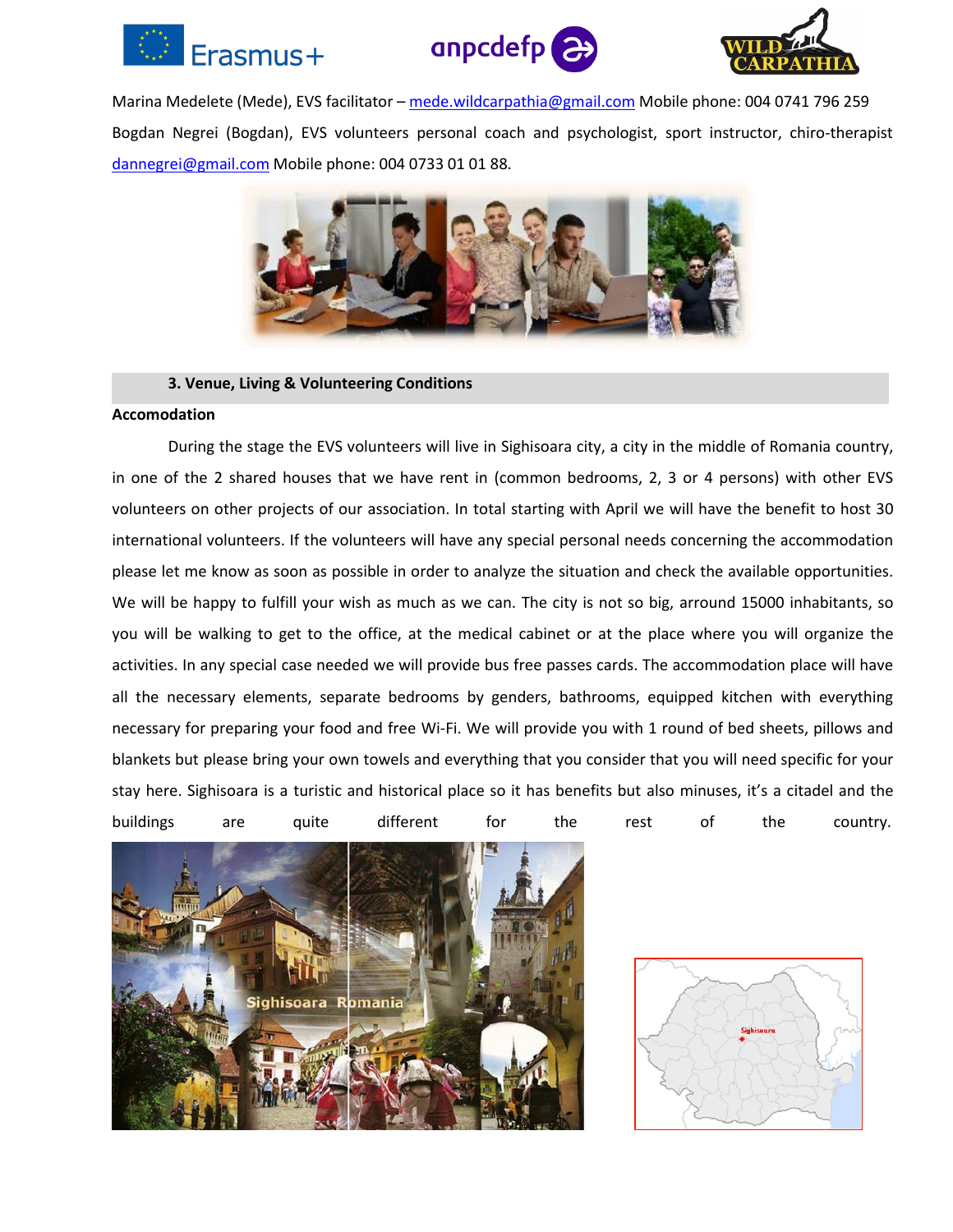





Sighisoara is located in the historic region of [Transylvania](https://en.wikipedia.org/wiki/Transylvania). Central [Sighișoara](https://en.wikipedia.org/wiki/Historic_Centre_of_Sighi%C8%99oara) has preserved in an exemplary way the features of a small [medieval](https://en.wikipedia.org/wiki/Middle_Ages) fortified city. It has been listed by [UNESCO](https://en.wikipedia.org/wiki/UNESCO) as a [World](https://en.wikipedia.org/wiki/World_Heritage_Site) [Heritage](https://en.wikipedia.org/wiki/World_Heritage_Site) Site.

#### **Food & Pocket money**

For food the volunteers will receive 100 Euro/person/month.

Monthly allowance will be 60 Euro/person/month.

#### **What to bring**

We suggest you to bring with you your laptop, different clothes - the weather is quite shifting, an unlock mobile phone in case you want it to be able to buy for yourself a Romanian sim card, towels, traditional stuff from your country (food, sweets, presentation movies, etc.), special medicine if you need.

#### **Transport**

For the partners associations from Latvia, Italy and Estonia we have a maximum of 275Euro/person for both ways and for the partner association from Serbia 180Euro/person for both ways. We suggest you to find the best way of transportation and also check the prices, every cent over this amount will be covered by the volunteers.

Please contact me before buying the tickets.

If you need our help please let me know and we will look together for the best solution.

The closest airport to Sighisoara is Targu Mures but the easiest to get connections to Sighisoara is from Cluj Napoca airport or Bucharest airport, capital city of Romania, from where you have direct trains to Sighisoara (train schedule at [www.cfrcalatori.ro](http://www.cfrcalatori.ro)).

#### **Working hours, days off and holidays**

The volunteers will work between 5-7 hours/day, 5 days/week. They will have the week-ends free and extra 2 days holiday after every 30 working days.

#### **Notes**

The communication language will be English, a good level of English will be usefulbut it will not be mandatory. In case needed we will help you with extra English lessons weekly.

Romania has this kind of power socket.



**If you have some special needs please let us know before your arrival !!!**